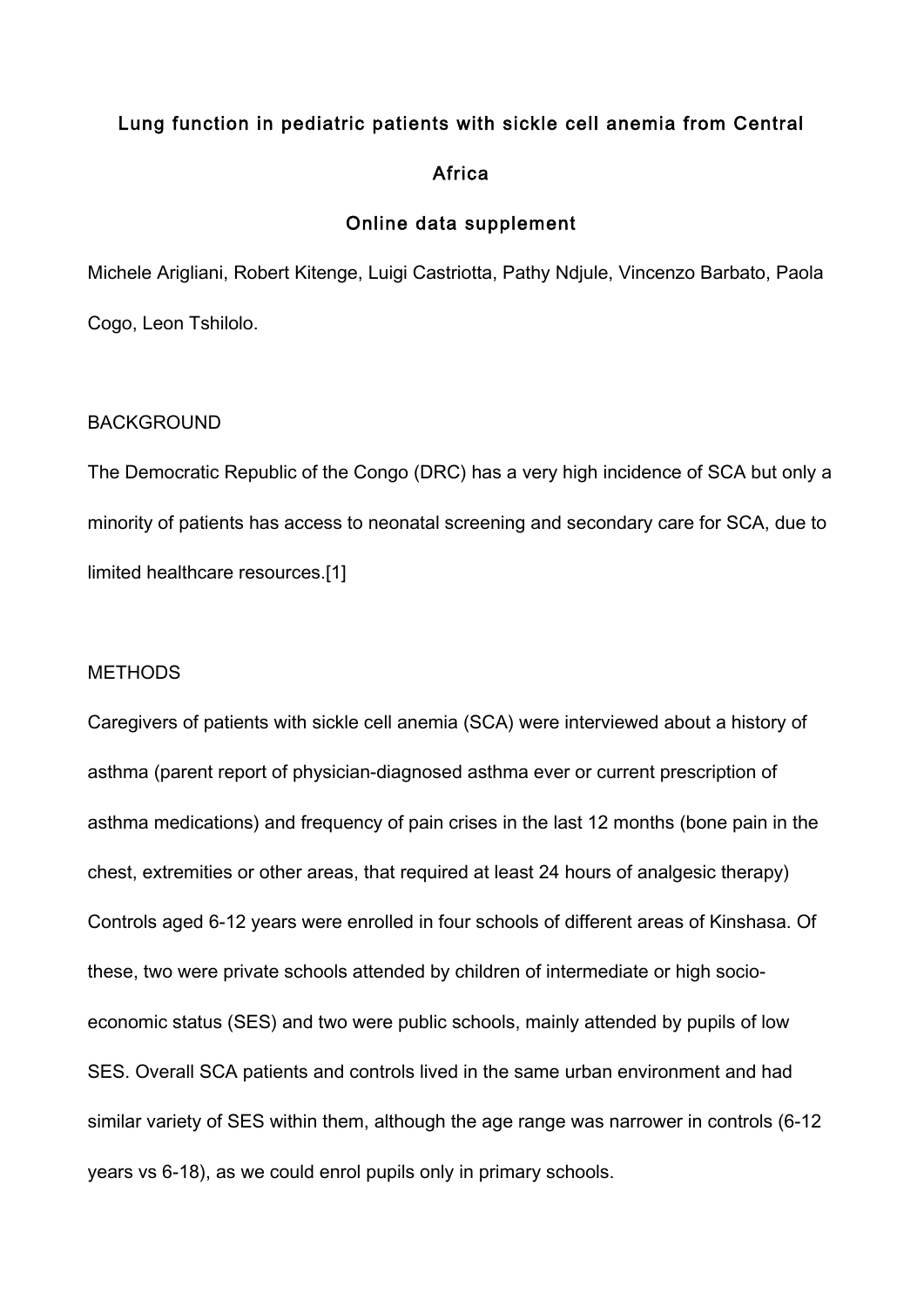Controls with current asthma (at least one episode of wheezing or whistling in the chest in the last 12 months) or known chronic conditions that could affect lung function or spirometry performance (e.g., congenital heart disease, mental retardation) were excluded. This information was obtained from the children and their teachers, interviewed by a local investigator.

Lung function data from controls has been previously published.[2]

#### Assessments

Age was recorded with one decimal accuracy. Height was measured to the nearest mm using a stadiometer with a movable right angle headpiece (Leicester stadiometer, Seca, Hamburg, Germany). Weight (Seca digital scales, Hamburg, Germany) was measured with light clothes and without shoes, and Body Mass Index (BMI) was calculated. The principal investigator performed all the spirometry tests, using a Pony FX spirometer (Cosmed, Italy), which meets American Thoracic Society (ATS) requirements.[3] Children performed two up to seven forced expiratory maneuvers standing upright with nose clip in situ. Quality control was performed according to ATS standards adapted for children.[3,4]

## Statistical analysis

Normality of distribution of continuous variables was assessed by the Shapiro-Wilk test. Group comparisons were performed using unpaired t test, Wilcoxon rank-sum test,  $\chi^2$  test or Fisher's exact test as appropriate. A  $p$  value  $\leq$  0.05 was considered statistically significant.

Regression analyses were restricted to SCA patients. A multivariable logistic regression model for "restrictive spirometry pattern" (versus "normal") was built, including the following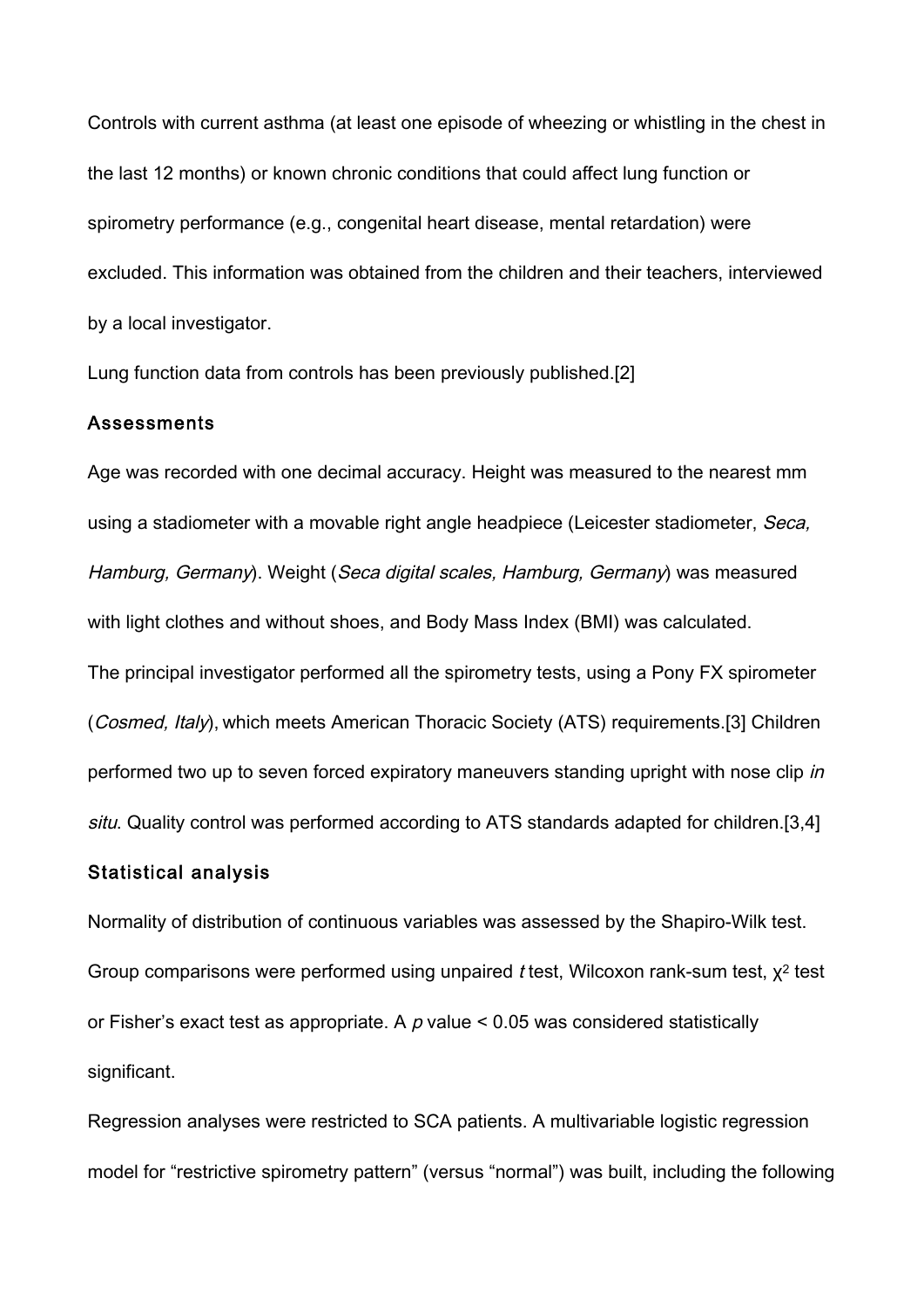covariates: sex, age, zBMI < -2, history of acute chest syndrome, history of asthma, at least 3 pain crises in the last year, SpO2 < 96%, being followed in a primary care clinic (versus secondary care centre). Covariates selection was carried out through a backward approach, by retaining in the final model variables with a  $p$  value  $\leq 0.2$ .

Comparison of data from 73 patients with SCA and 73 controls would provide 80% power at the 5% significance level to detect a prevalence of restrictive spirometry pattern of 20% in patients with SCA (higher than 12-14% reported in recent studies from high-income countries[5,6]) and 5% in controls. There was over recruitment in both patients and controls due to the fact that for the SCA patients, we included all individuals who were seen at the SCA Clinic during 10 working days, as parents had been previously communicated that their sons would have undergone lung function assessments. We felt that it was ethically correct to recruit all children, whose parents gave the informed consent. For controls we needed to enrol at least 150 boys and 150 girls to validate the GLI-reference values for DRC[7]. We had to enrol all the eligible pupils whose parents had given their consent to lung function assessment.

#### RESULTS

Frequency of clinical variables in patients with sickle cell anemia (SCA) are provided in table E1.

Table E1. Frequency of clinical variables potentially related to lung function in 112 patients with sickle cell anemia (SCA) aged 6-18 years from DR Congo.

| Variable                      | % of total (N) |
|-------------------------------|----------------|
| Current hydroxyurea treatment | 14.2 (16)      |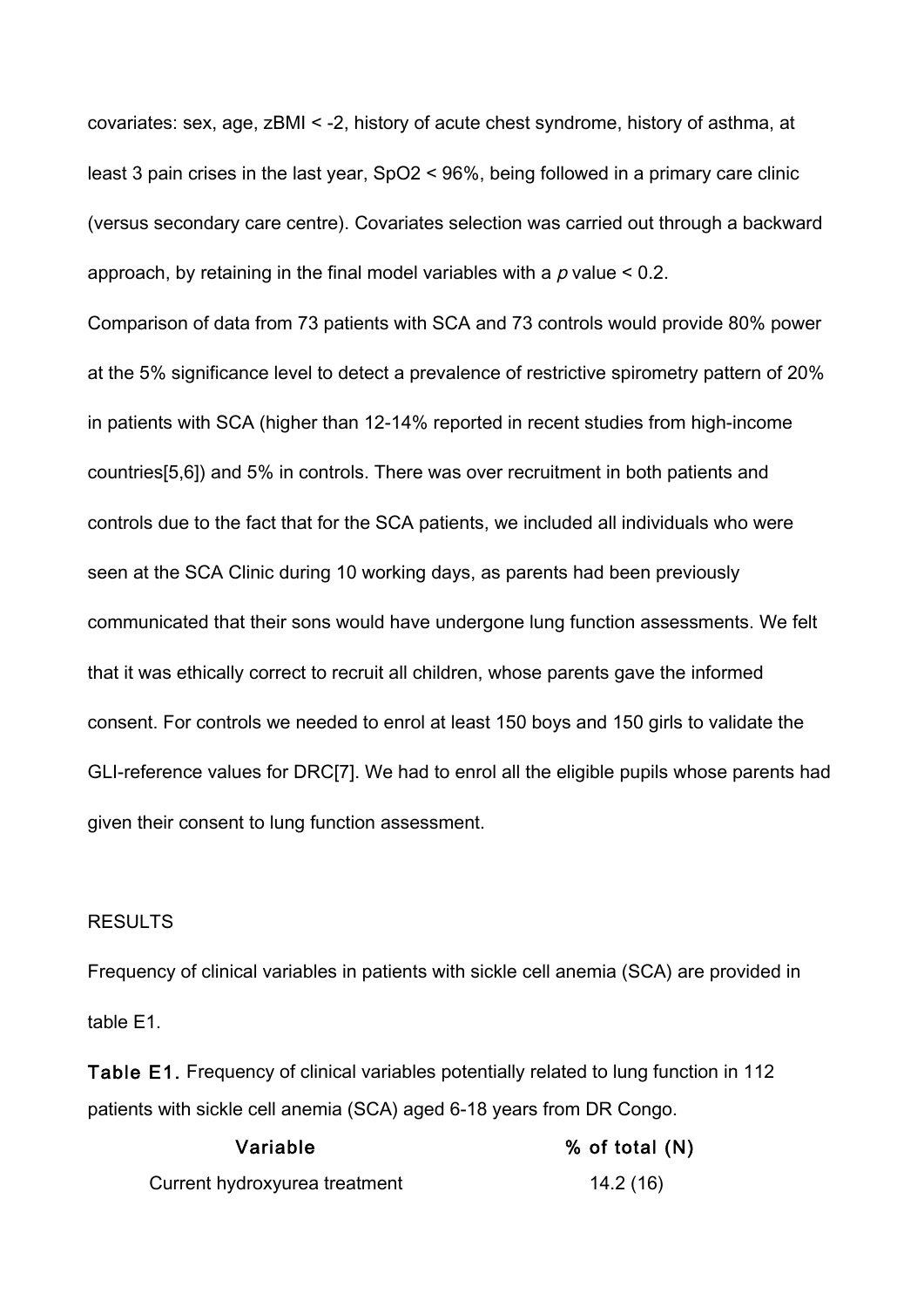| History of asthma                       | 7.1(8)   |
|-----------------------------------------|----------|
| History of acute chest syndrome         | 12.5(14) |
| At least 3 pain crises in the past year | 26.7(30) |
| SpO2 at baseline <96%                   | 25.9(29) |

Among pediatric patients with SCA from the Democratic Republic of the Congo (DRC) included in the final analysis, asthma prevalence (parent report of physician-diagnosed asthma ever or current prescription of asthma medications) was 7.1% (8/112). Six out of 8 patients with a history of asthma had a current prescription for short-acting beta agonists as needed, whereas no one was taking prophylactic inhaled corticosteroids. Of these patients, 2 had an obstructive spirometry pattern, 2 had a restrictive spirometry pattern, 1 had a mixed pattern and 3 had spirometry values within the limits of normality. Of two SCA patients with asthma but not current prescription of anti-asthma medications, one had an obstructive pattern and the other had a restrictive pattern.

# References

- 1 Tshilolo L, Aissi LM, Lukusa D, et al. Neonatal screening for sickle cell anaemia in the Democratic Republic of the Congo: experience from a pioneer project on 31 204 newborns. J Clin Pathol 2009;62:35–8. doi:10.1136/jcp.2008.058958
- 2 Arigliani M, Canciani MC, Mottini G, et al. Evaluation of the Global Lung Initiative 2012 Reference Values for Spirometry in African Children. Am J Respir Crit Care Med 2017;195:229–36. doi:10.1164/rccm.201604-0693OC
- 3 Miller MR, Hankinson J, Brusasco V, et al. Standardisation of spirometry. Eur Respir J 2005;26:319–38. doi:10.1183/09031936.05.00034805
- 4 Kirkby J, Welsh L, Lum S, et al. The EPICure study: Comparison of pediatric spirometry in community and laboratory settings. Pediatr Pulmonol 2008;43:1233–41. doi:10.1002/ppul.20950